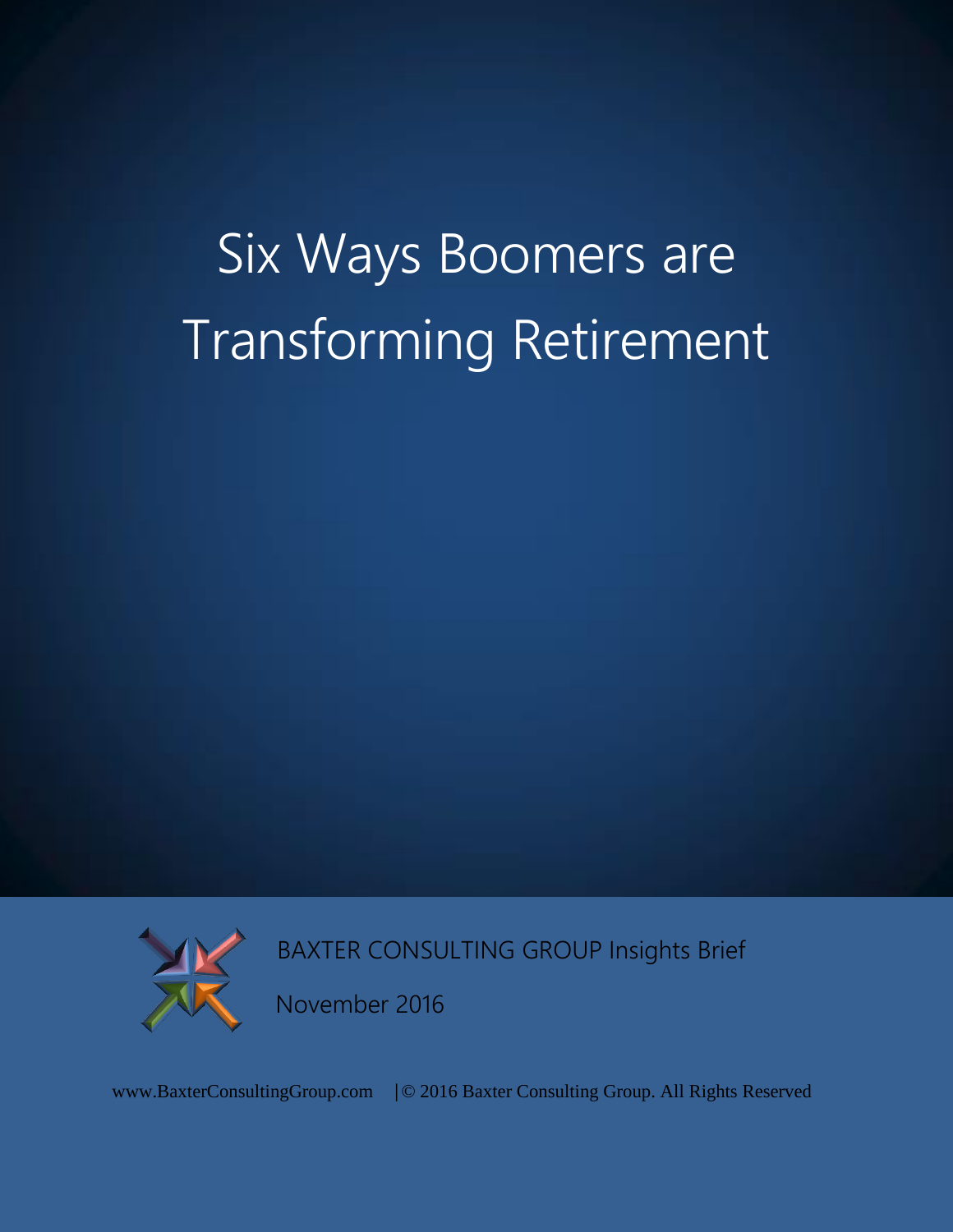

This year, the oldest of the boomers celebrated their  $70<sup>th</sup>$  birthday, and every day over the next decade another ten thousand boomers will turn 70. The boomer generation is a demographic and economic juggernaut that has been a powerful engine of change for the past half century, and, as the boomers move into their retirement years, they are changing almost everything about this stage of life. Today, the boomers, at 75-million strong, are the largest generation in America. But it's not just about headcount. The boomers are also the wealthiest and, in aggregate, the highest spending generation of all time. Boomers have an average net worth of \$753k (over 12x that of Millennials) and account for \$2.6 trillion in annual spending (more than twice that of Millennials), according to government statistics.

As the boomers age, later life and retirement—once viewed as a time of inactivity and decline are now being redefined as an opportunity for continued productivity, learning, personal growth, and new ambitions. As a new vision of later life emerges, our products, services, media, and business infrastructure have begun to reconfigure to meet the emerging needs and preferences of the boomer generation. In fact, recent studies reveal there are six key ways that boomers are transforming retirement today.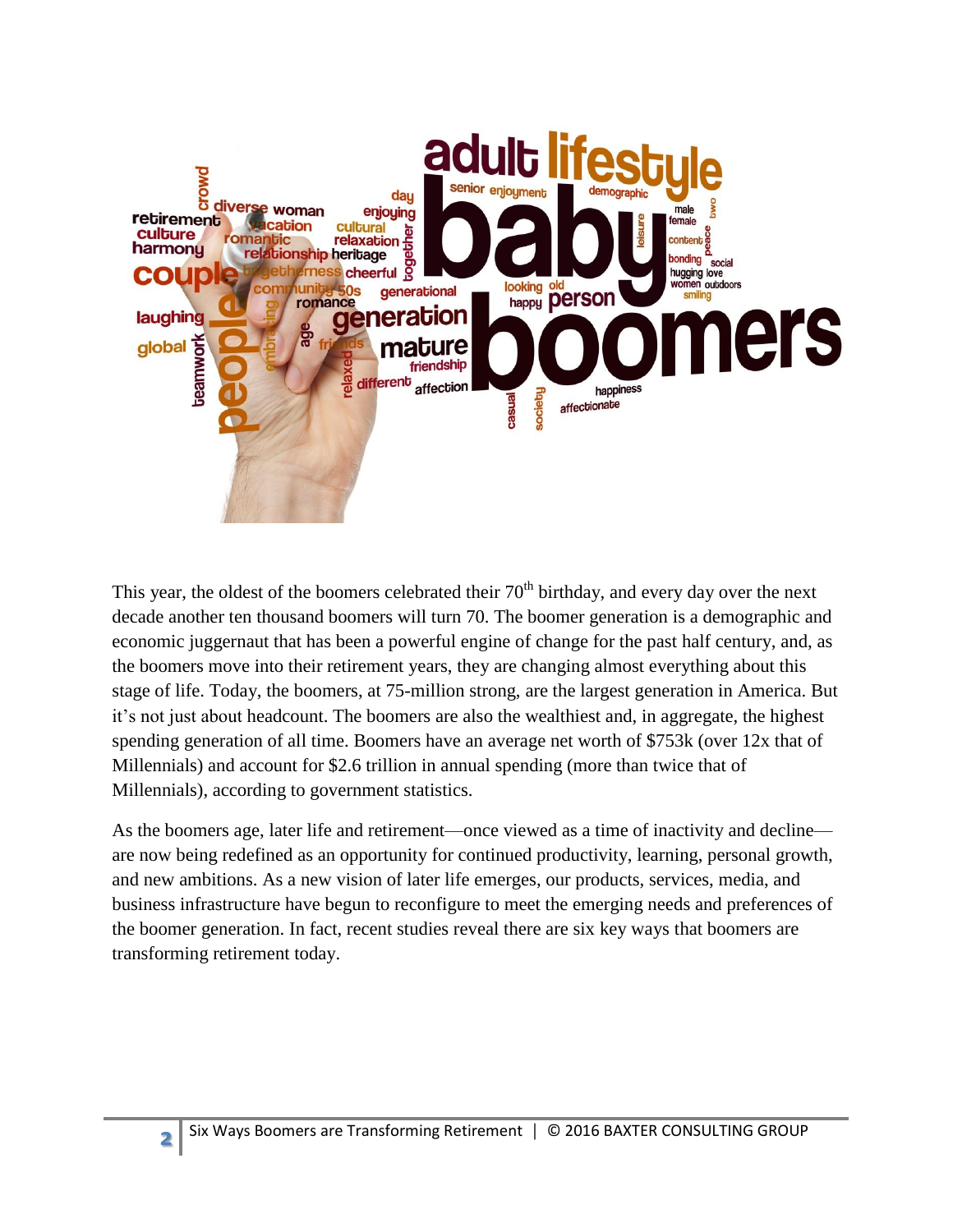#### **Boomer Retirement Impact #1: Re-Mapping American Communities**

Liberated from many work and family obligations, retirees have unprecedented freedoms to move to a new home, community, different part of the country, or even a different part of the world. Every year, over four million retirees are on the move. A growing number of communities are vying to become recognized "agingfriendly" magnets for retiree migrants, while home builders are re-designing homes to accommodate physical and lifestyle needs in later life. Bucking common stereotypes, while half of retirees downsize when they move, half don't, and three in ten actually upsize into larger homes, according to Merrill Lynch national studies. Retirees who remain where they are often invest significant time and money to make their homes better. People age 55+ spend close to \$100 billion annually on home renovations—and now account for almost half of all home renovation spending in the U.S., according to statistics from the Joint Center for Housing Studies of Harvard.

#### **Boomer Retirement Impact #2: Re-Defining Healthy Aging**

Boomers are, and always have been, empowered and demanding health care consumers, and these attitudes and expectations will only intensify during their quest for healthier, more vital lives in the years ahead. The generation that spurred the national fitness movement and embraced complementary and alternative medicine is now confronting the health challenges of later life. The boomers are seeking new solutions to these new challenges, helping drive massive innovation in areas such as telemedicine, functional foods, wearable devices, health care IT, patient-centric health strategies, and the shift from institutional care to home-based care.

"Preparing for the boomer generation presents unique challenges. They don't want to live in the same types of communities their parents were."

- *interview with home builder executive*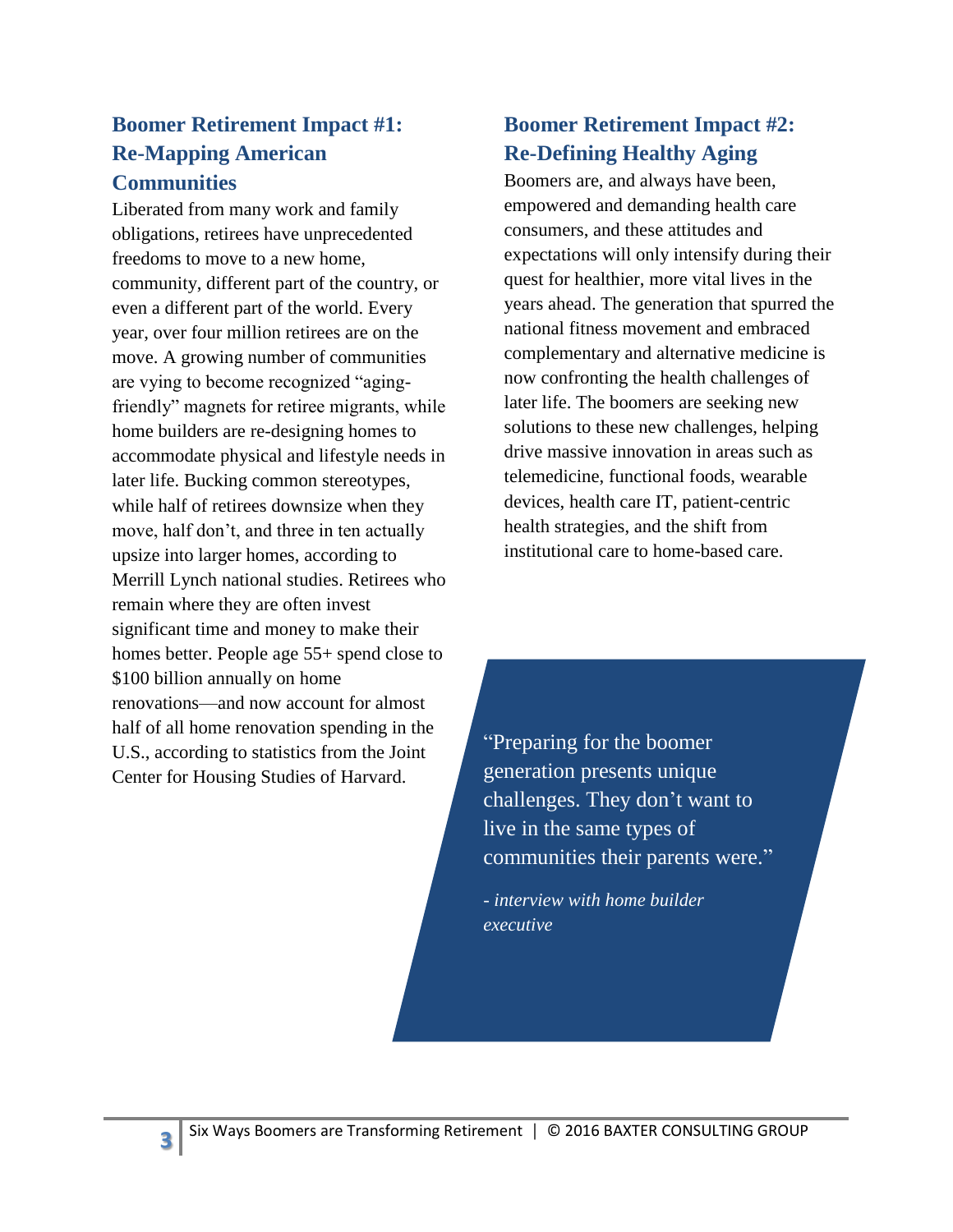#### **Boomer Retirement Impact #3: Revolutionizing Work**

Retirement used to mean the end of work. Today, seven in 10 boomer pre-retirees say they want to continue working in retirement. That's a good thing: Because of rapid population aging and slowing growth among younger population, the age 55+ population accounted for almost all workforce growth in the U.S. over the past decade. Employers seeking to maintain growth are crafting new ways to recruit, retain, and motivate older workers. And older workers are pursuing very different work arrangements—more flexible, entrepreneurial, and targeted to their lifetime skills and passions. 83% of retirees work part-time, compared to 17% of pre-retirees, according to the Merrill Lynch studies. Moreover, contrary to stereotypes, entrepreneurship actually increases with age. Older and experienced workers, it turns out, often have the networks, skills, and financial resources needed to start successful companies. In fact, people age 45-64 now account for 52% of entrepreneurial activity in the U.S. (up from 38% twenty years ago), according national statistics from the Kauffman Foundation.

## **Boomer Retirement Impact #4: Building Stronger—and More Complex—Family Relationships**

76% of boomers say family is "the most important element of their lives," according to research by the Pew Research Center. Boomers are now moving into a stage of life characterized by a shift in focus from materialism to experiences, and from individualism to relationships. For boomers, this can be more complicated than for prior generations. Because of boomers' high rates of divorce and re-marriage, two in five people age 50+ today are part of a blended family. Yet boomers are navigating these new family realities and, in times of economic uncertainty, many are stepping up to financially help out their children, grandchildren, parents, and siblings. According to surveys sponsored by Merrill Lynch, six in ten people age 50+ today are providing financial support to family members. Half of boomer pre-retirees say they would make major sacrifices during their retirement to help family members, including postponing retirement and cutting down their lifestyle expenses.

> "Family can complicate retirement for boomers, in both good and bad ways. But too few anticipate the financial relationships and what that means for their retirement plans."

- *interview with a financial advisor*

Six Ways Boomers are Transforming Retirement │ © 2016 BAXTER CONSULTING GROUP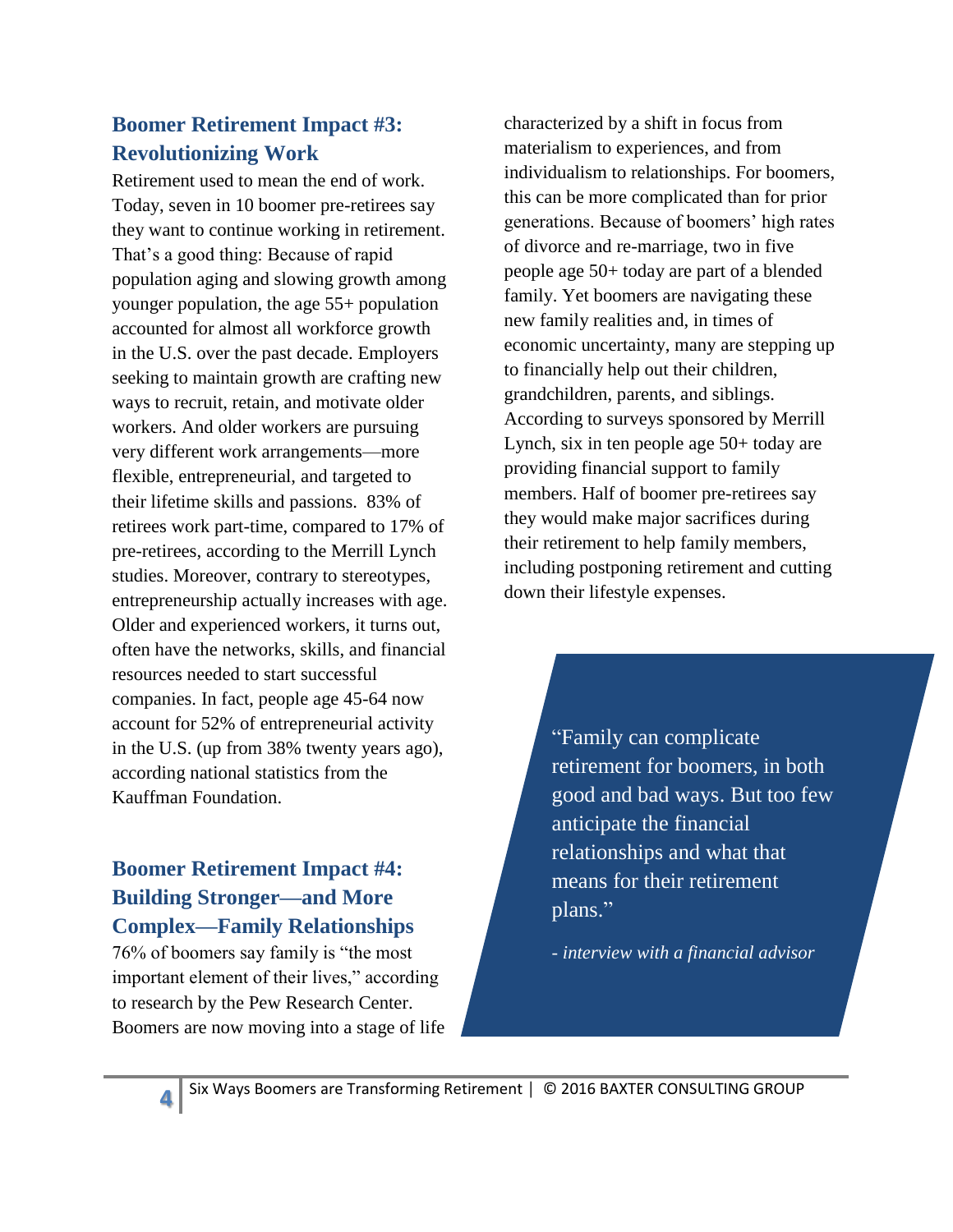## **Boomer Retirement Impact #5: Re-Inventing Financial Preparation**

The boomers are the first generation to retire in a new era of "Do-It-Yourself" financial preparation. In 1985, nine in ten employers offered employees defined benefit plans. Today, just one in eight do, according to Towers Watson data. With many still recovering from the devastation of the Great Recession, and faced with historically low interest rates on traditional retirement savings products, boomers are in greater need than any prior generation of proactive, creative financial planning and preparation. This includes not only smart saving and investing, but also in many cases postponing retirement and finding other income sources. For example, 25 percent of Americans 55 and older are providers in the sharing economy, compared to 7 percent of all Americans, according to a study by PwC.

## **Boomer Retirement Impact #6: Giving Back**

Two-thirds of retirees say retirement is the best time in life to give back, according to Merrill Lynch national studies. In fact, today's retirees are the most generous of all Americans: They are more likely than younger generations to give money to charities and on average contribute by far the most money. Volunteers age 65+ contribute on average 94 hours per year almost twice that of younger age groups, according to the US Census. And, studies reveal, giving in retirement gives back. Boomers who give in retirement are both happier and healthier, and report a far stronger sense of purpose and higher selfesteem than those who do not give.

"We are seeing a surge in giving as boomers retire. But they give differently than prior generations, they want to be involved."

- *interview with nonprofit executive*